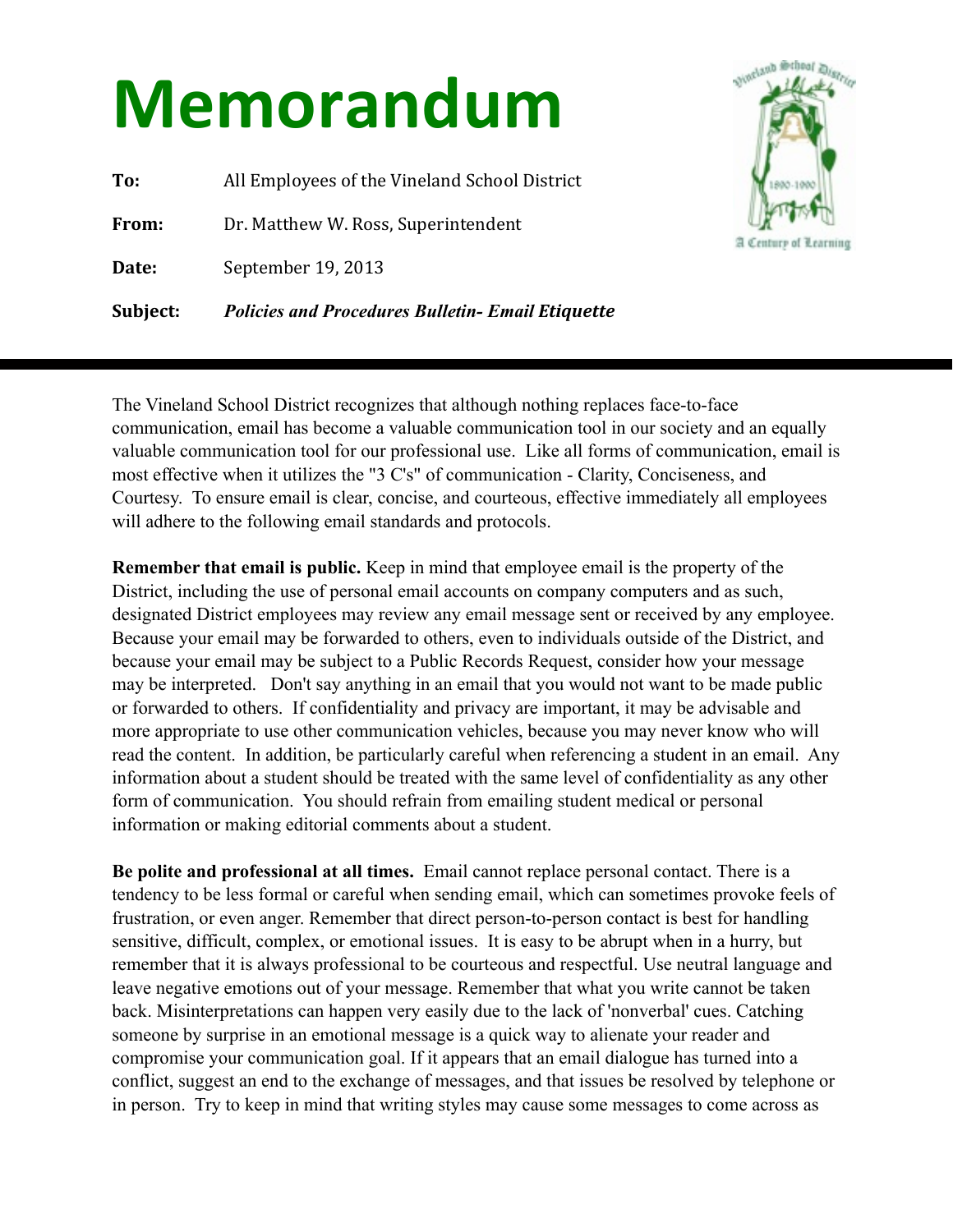abrupt or even antagonistic, when that is not the intention of the sender. The type of email message you send is a reflection of your character.

- Be soft on people and hard on issues...there is a difference.
- Keep editorial comments to yourself.
- Don't use email to let off steam or inflame a conversation.
- Keep harassment and discrimination policies in mind.
- Humor and sarcasm can backfire.
- Don't type in all CAPITALS as this is considered to be SHOUTING. This is one of the rudest things you can do.
- Don't over-use punctuation marks such as exclamation marks ("!"). They can make an email hard to read.
- Don't reply to an email message when you are mad or upset, as you may feel bad about it later.
- Be careful with font style, size, and color. What looks good or creative on your screen may be difficult to read on another screen.

**Establish a clear 'subject' line and intent.** The subject line tells the reader what your email is about, and helps them determine whether to read further. This is especially helpful if the receiver is not the main recipient, but is copied on the email. Use captions to emphasize the need for immediate attention, such as "Time Sensitive," "Action Required," or "High Priority." If you require a response, make it very clear to the reader that a response is required. However, some responses my be of a sensitive nature and the receiver may wish to respond in person or by phone.

**'Front-load' your message.** Present the central idea of your email in the first few lines. Your recipient may read only these thoroughly - then browse through the rest. If you need a response or prompt action, state that information with a timeline at the beginning of the email.

**Keep it short.** Respect your reader's time. In general, email should be the length of your computer screen before scrolling. State your message in the fewest sentences possible, and give details in an attachment. Too much information in one message is a burden on recipients. Bear in mind that screens are harder to read than words on paper.

**Edit and proofread your email.** Use standard capitalization, spelling, punctuation, and grammar. Workplace emails are formal and represent your professional demeanor. Don't rush writing your email messages.

**Consider how an attachment can help communicate.** Sending an attachment is a normal practice when you are submitting a document for review or exchanging information. Be sure to title the document in a way that is easy for the recipient to find once it is downloaded. Be sure not to send excessively large attachments unless you are sure that your recipient's Internet connection and email client can handle them.

**Sending email to a group.** It is important to balance informing those who need to know with sending information to too many people. Unless directed otherwise, only send a carbon/courtesy